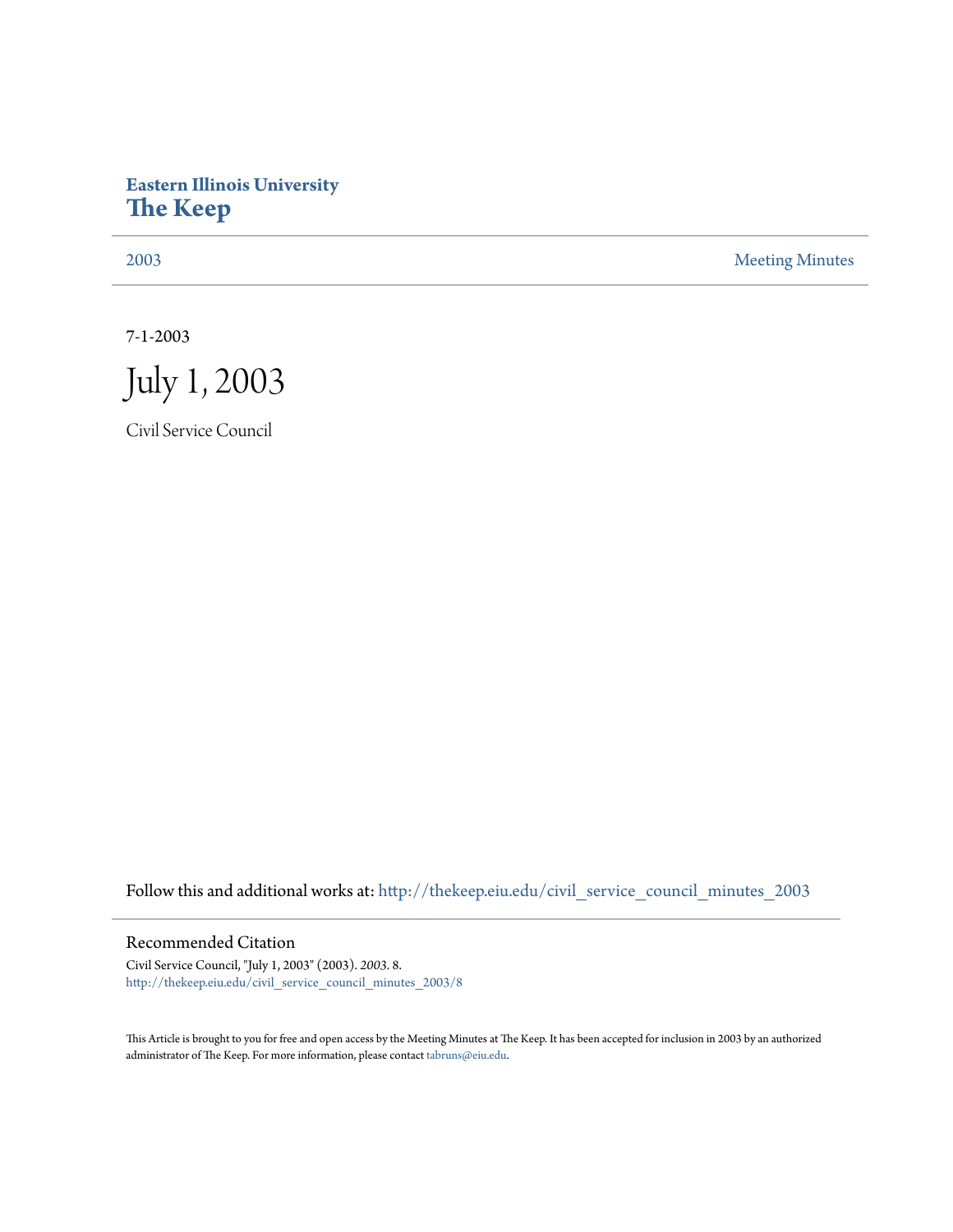## **Civil Service Council Minutes – July 1, 2003**

**Members attending:** Patti Bailey, Lori Creek, Cris Ealy, Paula Embry, Heidi Hawkins, Dave Howrey, Mike Hubbartt, Jerilyn Hutson, Suzanne Mathews, Katie Rice, Janet Werden, and Julie Winnett. **Others in attendance:** Charles Phillips. **Members absent:** Lisa Bowlin, Cheryl Clapp, Allen Clayton, Carlene Schaefer.

The July meeting was called to order by President Creek. The minutes were approved (Werden/Embry) with minor corrections. (Note: the corrected minutes are available on the Council website [www.eiu.edu/~council](http://www.eiu.edu/~council) )

## **Committee Reports:**

Personnel/Grievance Vacant We are still waiting to hear about the new procedure approval.

Legislative Cris Ealy There was information presented about Senate Bill 1586, which deals with the audio/video taping of closed meetings.

Environmental Health and Safety Katie Rice There was no meeting to report on.

Recycling Steve Lane Heidi Hawkins shared information from Allen Rathe about trash pickups and recycling. Due in part to the excellent recycling efforts of the campus community, the amount of trash pickups is able to be cut this year. This reduction in pick-ups will amount to a savings for the University.

Financial Report Paula Embry With the new fiscal year, our budget has stayed the same.

Chuck Phillips spoke about the layoff situation (no layoffs scheduled for this year), KRONOS and steps to be completed prior to implementation, getting ready for the new fiscal year's budget, and indicated that positions are being filled on an "as needed" basis.

In **Old Business**, there has been no word on the grievance procedure approval. President Creek is currently sharing the Staff Senate and the President's Council minutes as she receives them. The Staff Senate has selected Sandy Bingham-Porter as its representative on the Presidential Search Committee. The Constitution amendment committee is still waiting to complete the proposed amendment changes until we hear about the grievance procedure approval.

In **New Business**, a motion was made (Rice/Mathews) for Jerilyn Hutson to fill the vacancy created when Kay Giberson retired. It was approved. Welcome, Jerilyn! Districts 1(President's Office, Academic Affairs, External Relations) and 3 (Student Affairs) will be up for election this fall. Petitions and more information on the election will be available on the Council website soon. The decision was made to hold an outing for the Council members later this summer. A committee (Clayton, Bowlin, Schaefer) was chosen to make the arrangements for this gettogether. Discussion was held on getting matching shirts at each Council member's expense. A quote was received from Shirt Factory. More quotes will be requested from additional sites. The Council would also like to see the logo and shirts before making the purchase. President Creek